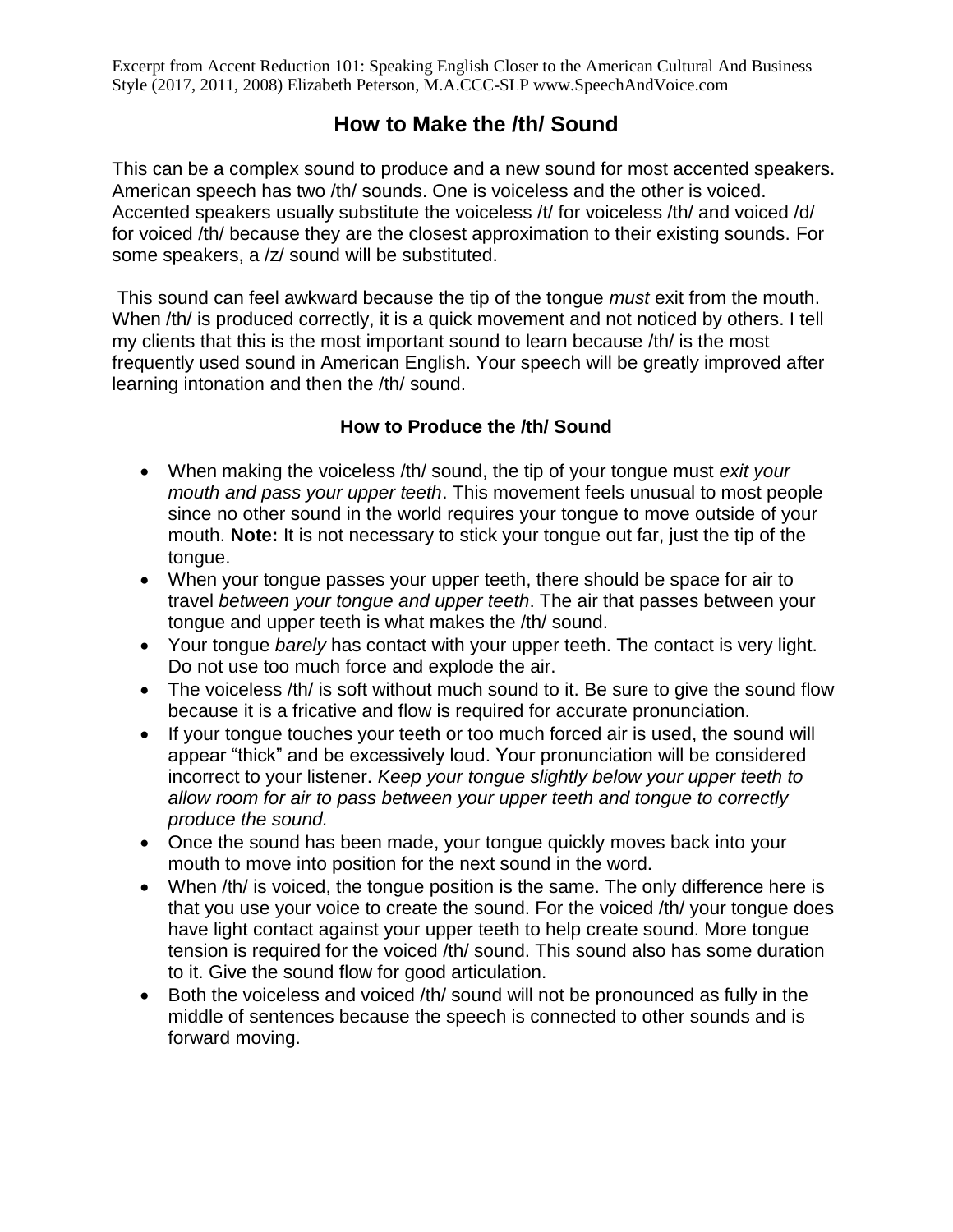Excerpt from Accent Reduction 101: Speaking English Closer to the American Cultural And Business Style (2017, 2011, 2008) Elizabeth Peterson, M.A.CCC-SLP www.SpeechAndVoice.com

#### **Common Error**

A common error with voiced /th/ is that the speaker will *place his or her tongue in the correct position but fail to send the airstream across the tongue*. When this error occurs, the sound has no flow and will sound mispronounced even though you did everything correctly with your tongue placement. For full pronunciation accuracy, it is necessary to place the tip of your tongue past your upper teeth and *give the sound duration and flow*. Follow through on all parts to produce this sound correctly. Again, your tongue moves quickly and does not need to stick out too far.

### **Voiceless /th/ at the Beginning of Words**

| Thank you | Theory | Thanksgiving | Thoughtful |
|-----------|--------|--------------|------------|
|           |        |              |            |

- 1. Thank you for the flowers; it was a thoughtful thing to do.
- 2. I think the ice on the lake is thin.
- 3. Let's meet on the third Thursday of the month.

#### **Voiceless /th/ at the End of Words**

| <b>CD 4 Track 5, 1:48</b> |       |              |      |
|---------------------------|-------|--------------|------|
| <b>Both</b>               | Faith | Commonwealth | Moth |

- 1. How many people do you think will celebrate Earth Day this year?
- 2. Both students can pass their math class if they write a paper on the history of math.
- 3. The story of the South Shore River is only a myth.

### **Voiced /th/ at the Beginning of Words**

#### **Common Error**

Accented speakers tend to place their tongues in the correct position but not launch their voices and create the vibratory flow of air. This is important particularly for sharp and professional articulation when these words are at the beginning of a sentence. Remember, these are sounds with flow.

# **Power /th/ Words**

The following voiced /th/ words are said frequently in American English: **This, That, Them, There, Then, Those and The**

Say these words as often as possible to master the voiced /th/ sound. Practice them stopped at a red light, picking up around the house or wherever!

- 1. That was the best that I have ever seen.
- 2. There was a swarm of bees in the tree.
- 3. I like them and will invite them to the party.